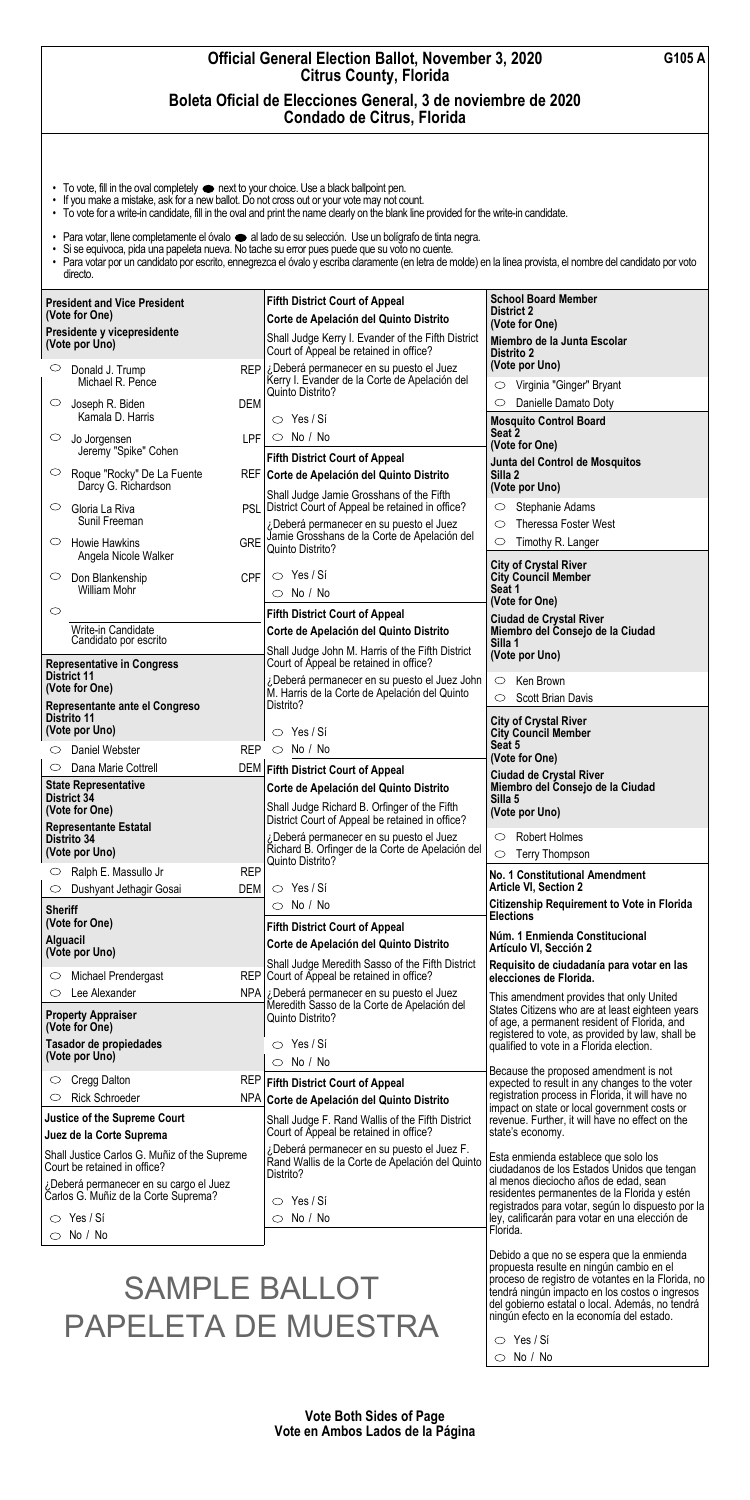# **No. 2 Constitutional Amendment No. 3 Constitutional Amendment No. 4 Constitutional Amendment**  Article X, Section 24 **Article 8** Article VI, Section 5 **Article XI, Sections 5 and 7**

## **CARD A G105**

Raises minimum wage to \$10.00 per hour effective September 30th, 2021. Each September 30th thereafter, minimum wage shall minimum wage increases shall revert to being<br>adjusted annually for inflation starting

**Raising Florida's Minimum Wage All Voters Vote in Primary Elections for State Voter Approval of Constitutional <sup>N</sup>úm. 2 Enmienda Constitucional Legislature, Governor, and Cabinet Amendments** 

**Artículo X, Sección 24 Núm. 3 Enmienda Constitucional Núm. 4 Enmienda Constitucional** 

## **Aumentar el salario mínimo de la Florida Artículo VI, Sección 5 Artículo XI, Secciones 5 y 7**

## **Todos los votantes votan para la legislatura estatal, el gobernador y el gabinete en las elecciones primarias.**

increase by \$1.00 per hour until the minimum<br>wage reaches \$15.00 per hour on September<br>30th, 2026. From that point forward, future regardless of political party affiliation. All<br>30th, 2026. From that point forward, future regardless of political party affiliation. All | to take effect. The proposal applies the current<br>candidates for an office, including party | thresholds for passage to each of the two adjusted annually for inflation starting nominated candidates, appear on the same elections.<br>September 30th, 2027. primary ballot. Two highest vote getters<br>advance to general election. If only two

**GOVERNMENT SERVICES IN ORDER TO** | intervening years dropping to less than | expected to be below the threshold that would unlikely to produce material savings. Other <br>It is probable that the proposed amendment will determining cost include the number of the second<br>government costs and revenue impacts, both result in additional local governmen result in additional local government costs to detainent appearing for the second time on<br>conduct elections in Florida. The Financial deach ballot and the length of those Impact Estimating Conference projects that the **THIS PROPOSED CONSTITUTIONAL** combined costs across counties will range from likely less than \$1 million per cycle but the combined costs across counties will range from likely less than \$1 million per cycle but the **AMEN** \$5.2 million to \$5.8 million for each of the first three election cycles occurring in **NET NEGATIVE IMPACT ON THE STATE** three election cycles occurring in change to the state's budget is unknown.<br> **BUDGET. THIS IMPACT MAY RESULT IN** even-numbered years after the amendment's Similarly, the economic impact c **BUDGET. THIS IMPACT MAY RESULT IN** even-numbered years after the amendment's **HIGHER TAXES OR A LOSS OF** effective date, with the costs for each of the **GOVERNMENT SERVICES IN ORDER TO** intervening years dropping to less **HIGHTR TAXES OF EXECT A LOSS OF EXECT A LOSS OF A LOSS OF A LOSS OF A LOSS OF A LOSS Intervening years dropping to less than expected to be below the threshold that wou MAINTAIN A BALANCED STATE BUDGET** \$450,000. With respect to state costs for produce a statewide economic impact. Because<br>AS REQUIRED BY THE CONSTITUTION. Proversight, the additional costs for administering there are no re oversight, the additional costs for administering elections are expected to be minimal. Further, Aumentar el salario mínimo a \$ 10,00 por hora a | there are no revenues linked to voting in Florida. | fees.<br>partir del 30 de septiembre de 2021. Cada 30 Since there is no impact on state costs or de septiembre a partir de entonces, el salario <sup>|</sup> revenues, there will be no impact on the state's | THE FINANCIAL IMPACT OF THIS<br>mínimo aumentará \$ 1,00 por hora hasta que el | budget. While the proposed amendment will | mínimo aumentará \$ 1,00 por hora hasta que el |budget. While the proposed amendment will **AMENDMENT CANNOT BE** I<br>salario mínimo alcance los \$ 15,00 por hora el quesult in an increase in local expenditures, this **DUE TO AMB** salario mínimo alcance los \$ 15,00 por hora el **result in an increase in local expenditures**, this **DUE TO AMBIGUITIES AND** 30 de septiembre de 2026. A partir de ese change is expected to be below the threshold **UNCERTAINTIES SURROUNDING THE**  momento, los futuros aumentos del salario <sup>|</sup> that would produce a statewide economic **AMENDMENT'S IMPACT.** 

## **Aprobación de votantes de enmiendas constitucionales**

Requires all proposed amendments or revisions<br>to the state constitution to be approved by the

State and local government costs will increase candidates qualify, no primary is held and result in additional state and local government to comply with the new minimum wage levels. winner is determined in general election. Costs to conduct elections in Florida. Overally conduct elections in Florida. Overally conduct elections in Florida. Overall, conduct el approximately \$16 million in 2022, increasing to |ballot as provided by law. Effective January 1, |election cycle depending on the unique<br>about \$540 million in 2027 and thereafter. || 2024. Government actions to mitigate these costs are positive and negative, are not quantifiable.

partir del 30 de septiembre de 2021. Cada 30 mínimo deberán volver a ajustarse anualmente impact.<br>según la inflación a partir del 30 de septiembre

anuales adicionales serán de aproximadamente | cargo, incluidos los candidatos nominados por<br>\$ 16 millones en 2022, aumentando a | los partidos, aparecen en la misma boleta aproximadamente \$ 540 millones a partir de<br>2027. Es improbable que las acciones del ahorros materiales. Cabe destacar que otros ingresos, tanto positivos como negativos, no<br>son cuantificables.

# **ES ESTIMADO QUE EL IMPACTO**  $\vert$  de enero de 2024. Segunda vez en cada boleta y la longitud de **FINANCIERO DE ESTA ENMIENDA PRESUPUESTO ESTATAL. ESTE IMPACTO PUEDE RESULTAR EN IMPUESTOS MÁS ALTOS O PÉRDIDA DE SERVICIOS PRESUPUESTO ESTATAL EQUILIBRADO** PRESUPUESTO ESTATAL EQUILIBRADO |por cada uno de los primeros tres ciclos<br>SEGÚN LO REQUIERE LA CONSTITUCIÓN. |electorales que ocurran en años pares c

|  | Yes / Sí |
|--|----------|
|--|----------|

 $\bigcirc$  No / No

advance to general election. If only two **It is probable that the proposed amendment** will<br>candidates qualify, no primary is held and Intesult in additional state and local government circumstances of each ballot and cannot be<br>estimated at this time. The key factors each ballot and the length of those amendments. Since the maximum state cost is there are no revenues linked to voting in Florida, there will be no impact on government taxes or

según la inflación a partir del 30 de septiembre |<br>| Permite a todos los votantes registrados votar | propuestas a la constitución del estado sean |<br>| Permite a todos los votantes registrados votar | propuestas a la consti propuestas a la constitución del estado sean aprobadas por los votantes en dos elecciones, y

Permite a todos los votantes registrados votar para la legislatura estatal, el gobernador y el Se incrementarán los costos de los gobiernos de gabinete en las elecciones primarias, de la propuesta aplica los<br>A propuesta aplica los mundiars con los nuevos de independientemente de la afiliación a los de propuesta apli estatales y locales para cumplir con los nuevos |independientemente de la afiliación a los ||propuesta aplica los umbrales actuales para la<br>niveles de salario mínimo. Los costos salariales |partidos políticos. Todos los ca partidos políticos. Todos los candidatos para un los partidos, aparecen en la misma boleta |Es probable que la enmienda propuesta resulte<br>primaria. Los dos candidatos que obtengan la |en costos adicionales del gobierno local y gobierno para mitigar estos costos produzcan generales. Si solo dos candidatos califican, no general, estos costos variarán de un ahorros materiales. Cabe destacar que otros se elebra ninguna primaria y el ganador se elect costos gubernamentales e impactos en los determina en las elecciones generales. La dircunstancias únicas de cada boleta y no<br>Ingresos, tanto positivos como negativos, no difiliación al partido del candidato puede de pueden aparecer en la boleta electoral según lo dispuesto por la ley. Vigente a partir del lunes 1

mayoría de los votos avanzan a las elecciones destatal para realizar elecciones en la Florida. En<br>generales. Si solo dos candidatos califican, no degeneral, estos costos variarán de un ciclo factores clave que determinan el costo incluyen el número de enmiendas que aparecen por esas enmiendas. Dado que el costo máximo del estado es probablemente inferior a \$ 1 millón por ciclo, pero el impacto no puede cuantificarse de manera discreta, se desconoce el cambio en el presupuesto del estado. Del mismo modo, el impacto económico no se puede modelar,<br>aunque se espera que el aumento del gasto esté por debajo del umbral que produciría un impacto económico a nivel estatal. Debido a que no hay ingresos vinculados a la votación en la tarifas gubernamentales.

**CONSTITUCIONAL TENDRÁ UN IMPACTO** Es probable que la enmienda propuesta resulte realizar elecciones en la Florida. La Conferencia de Estimación del Impacto Financiero proyecta que los costos combinados entre los condados oscilarán entre \$ 5,2 millones y \$ 5,8 millones electorales que ocurran en años pares después de la fecha de entrada en vigencia de la enmienda, y los costos de cada uno de los años | Florida, no habrá impacto en los impuestos o intermedios disminuirán a menos de \$ 450000,00. Con respecto a los costos estatales para la supervisión, se espera que los costos adicionales para administrar las elecciones sean mínimos. Además, no hay ingresos vinculados a la votación en la Florida. Dado que no hay impacto en los costos o ingresos estatales, tampoco habrá impacto en el presupuesto del estado. Si bien la enmienda propuesta dará como resultado un aumento en los gastos locales, se espera que este cambio esté por debajo del umbral que produciría un impacto económico a nivel estatal.

## **EL IMPACTO FINANCIERO DE ESTA ENMIENDA NO SE PUEDE DETERMINAR DEBIDO A LAS AMBIGÜEDADES E INCERTIDUMBRES RELACIONADAS AL IMPACTO DE LA ENMIENDA.**

- $\circ$  Yes / Sí
- $\circlearrowright$  No / No

 $\circ$  Yes / Sí

 $\circlearrowright$  No / No

**Vote Both Sides of Page Vote en Ambos Lados de la Página** 

# SAMPLE BALLOT PAPELETA DE MUESTRA